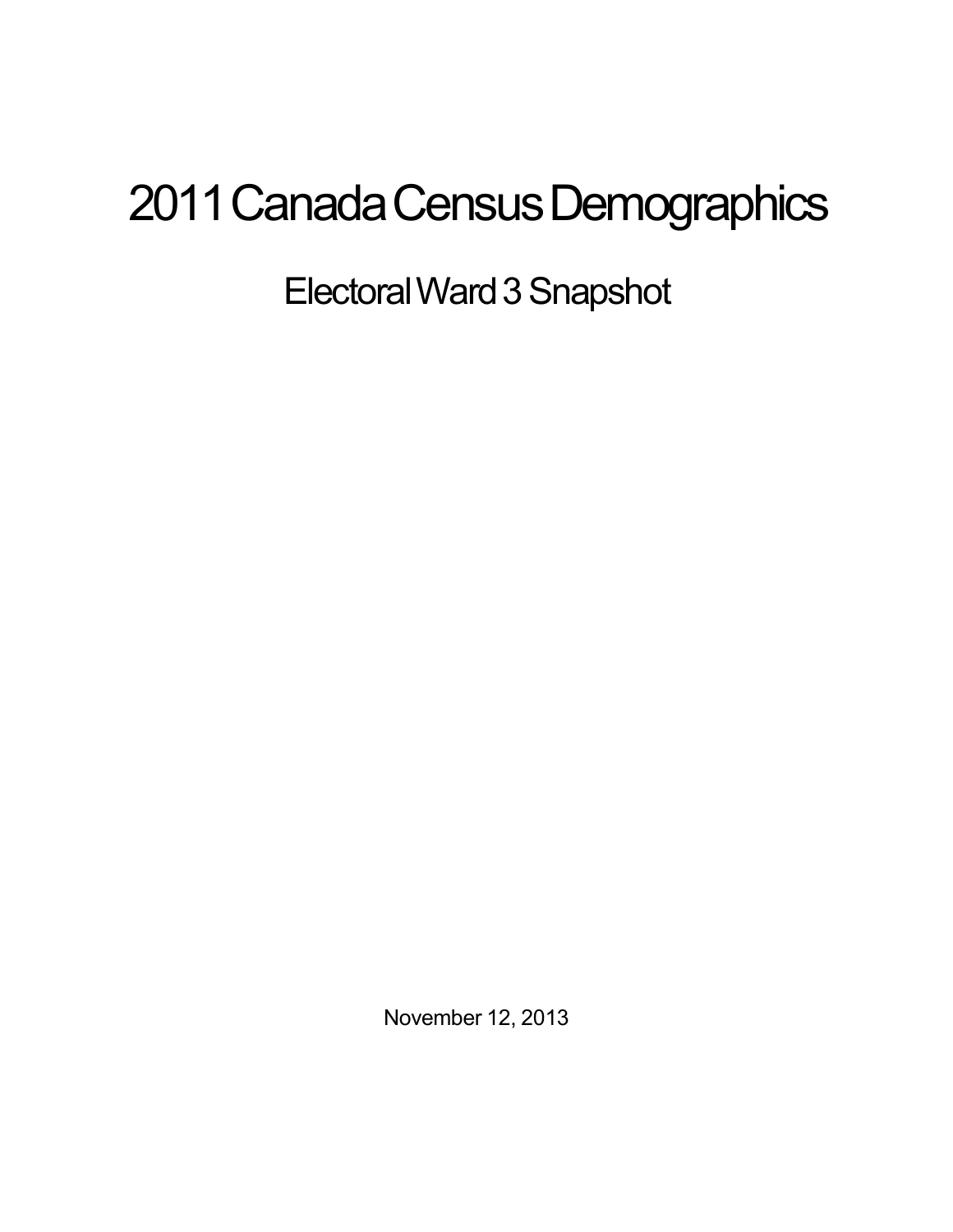Prepared by City of Windsor Planning Dept

## **Table of Contents**

| WARD 3 . |  |  |
|----------|--|--|
|          |  |  |
|          |  |  |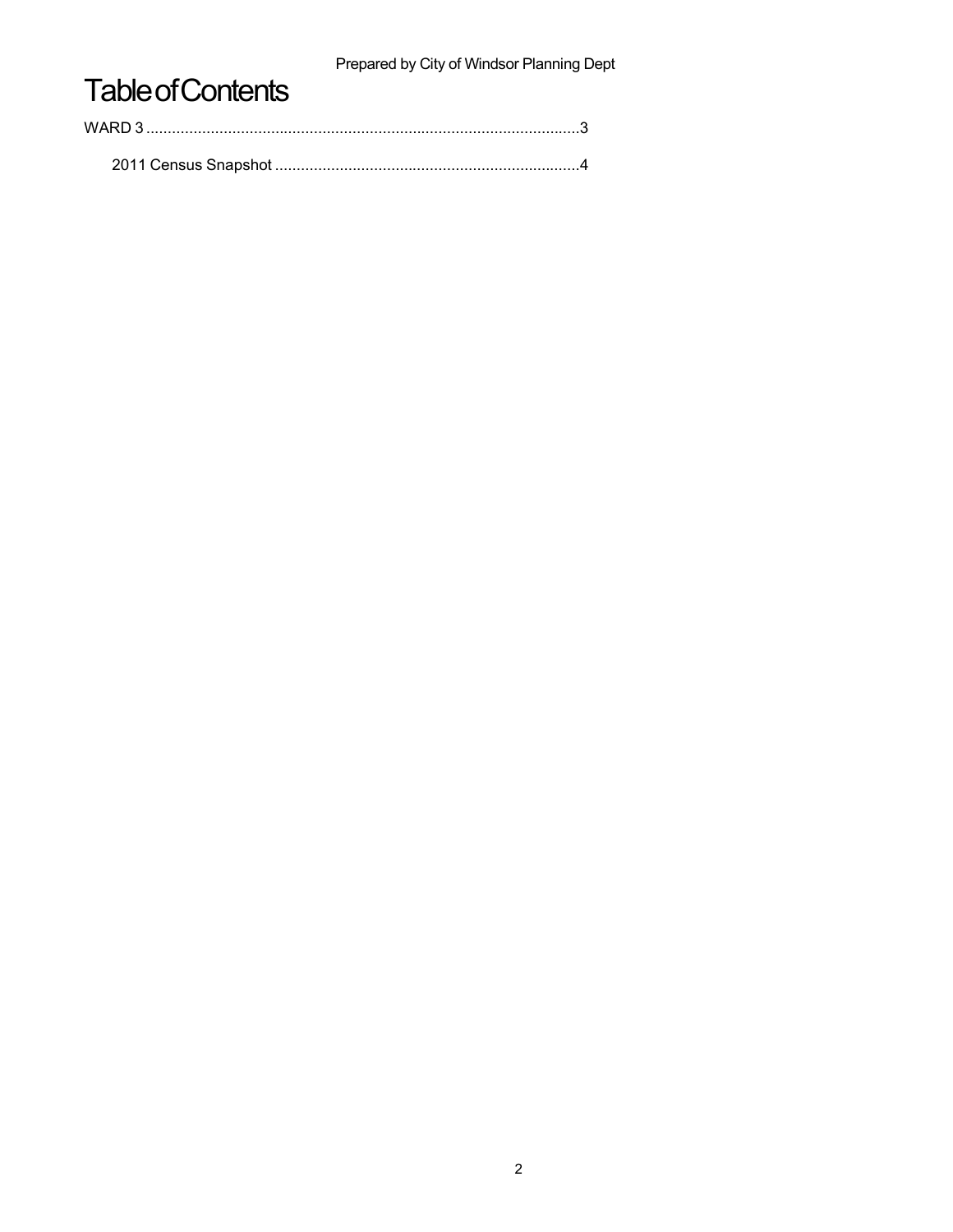Prepared by City of Windsor Planning Dept WARD 3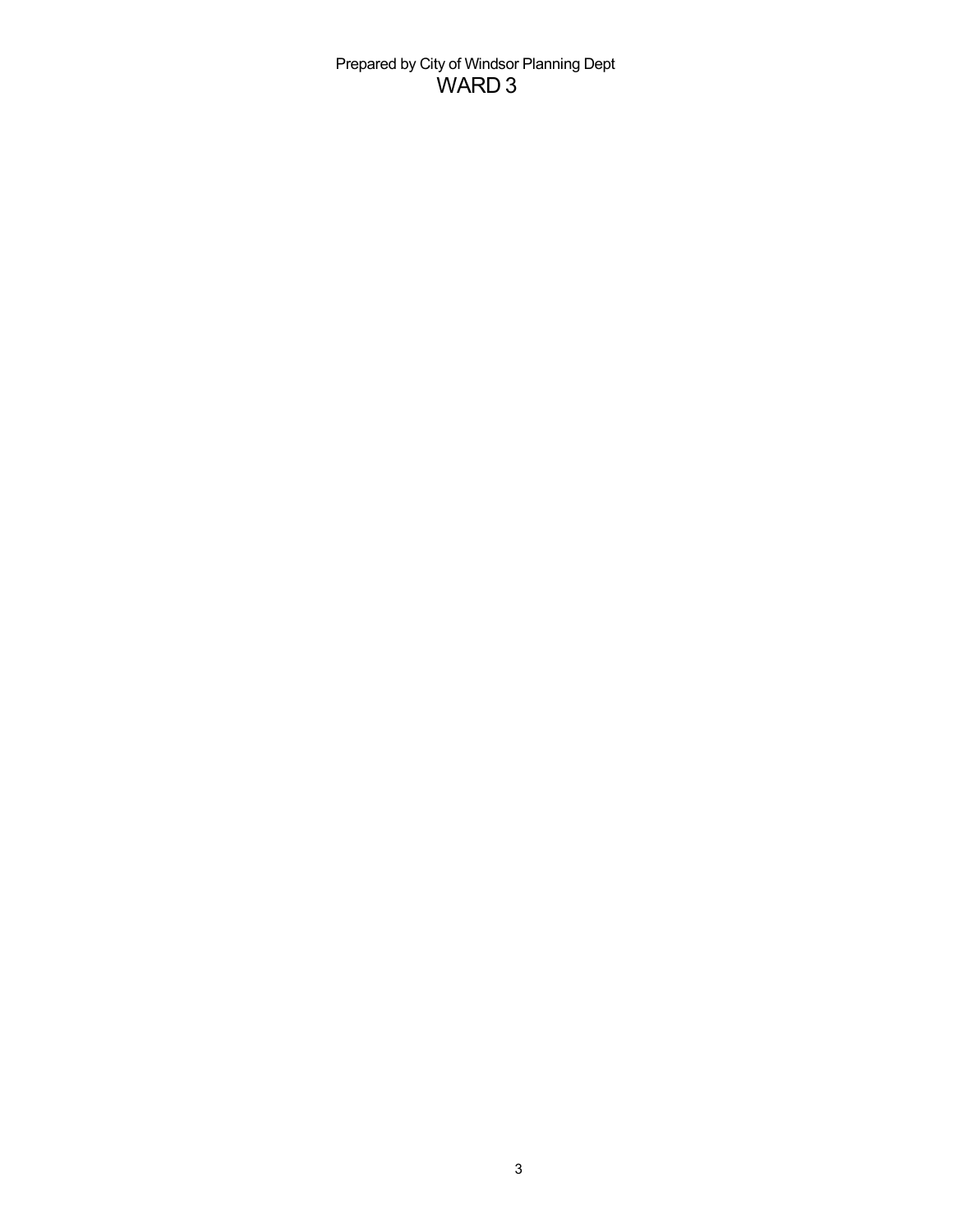## Prepared by City of Windsor Planning Dept 2011 Census Snapshot

| 2011 Census<br><b>Snapshot</b> | <b>WARD 3</b>  |     |
|--------------------------------|----------------|-----|
|                                |                | ℅   |
| <b>Total Population</b>        | 21,432         |     |
| Males                          | 10,664 50%     |     |
| Females                        | 10,768 50%     |     |
|                                |                |     |
| 2011 Population by Age         | 21,432         |     |
| 0 to 4 years                   | 1,097          | 5%  |
| 5 to 9 years                   | 9021           | 4%  |
| 10 to 14 years                 | 909            | 4%  |
| 15 to 19 years                 | 1,095          | 5%  |
| 20 to 24 years                 | 1,619          | 8%  |
| 25 to 29 years                 | 1.646          | 8%  |
| 30 to 34 years                 | 1,471          | 7%  |
| 35 to 39 years                 | 1,314          | 6%  |
| 40 to 44 years                 | 1,473          | 7%  |
| 45 to 49 years                 | 1,668          | 8%  |
| 50 to 54 years                 | 1,714          | 8%  |
| 55 to 59 years                 | 1,411          | 7%  |
| 60 to 64 years                 | 1,310          | 6%  |
| 65 to 69 years                 | 9831           | 5%  |
| 70 to 74 years                 | 808            | 4%  |
| 75 to 79 years                 | 7281           | 3%  |
| 80 to 84 years                 | 551            | 3%  |
| 85 years and over              | 644            | 3%  |
|                                |                |     |
| Average age                    | 42.2           |     |
| Median age                     | 42.0           |     |
| Dominant age group             | 50 to 54 years |     |
|                                |                |     |
| <b>Families</b>                | 4,747          |     |
| Persons per family             | 2.8            |     |
|                                |                |     |
| Two-parent families            | 3,273 69%      |     |
| With no children at            | 1,698 36%      |     |
| home                           |                |     |
| With children at home          | 1,553 33%      |     |
| Lone-parent familiies          | 1,447          | 30% |
|                                |                |     |
| Children per family            | 1.1            |     |
|                                |                |     |